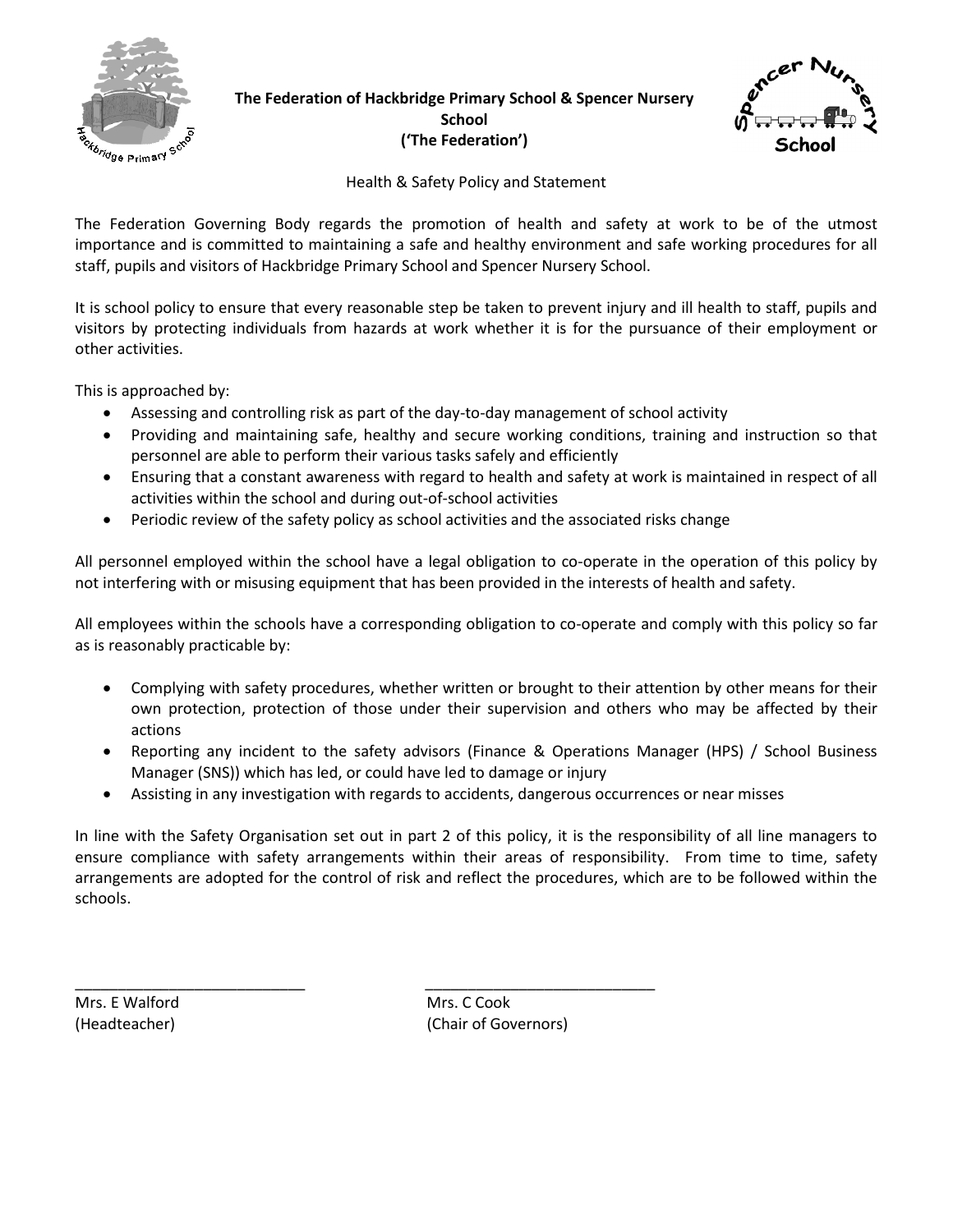## **Part Two: Safety Organisation**

## **Objectives**

## **2.1 The objectives of The Federation health & safety policy are:**

- To promote high standards of safety, health and welfare in compliance with the Health and Safety at work Act 1974, other statutory instruments and approved codes of practice.
- To ensure that places and methods of work are safe and healthy through the arrangements set out in Part 3 and others which are adopted from time to time as appropriate to changing circumstances.
- To protect personnel, whether they be employees, pupils, members of the general public visiting the school or contractors and their employees from any foreseeable hazards.
- To ensure adequate training, instruction, supervision and information is given to all employees in order that they may work in safety in so far as is reasonable and practicable.
- To ensure a safe and healthy working environment for all personnel and that there are sufficient facilities and arrangements for their welfare.
- To ensure that awareness with regards to all aspects of safety is fostered by all personnel.
- To ensure personnel are aware of their responsibility to take any steps necessary in order that the health and safety of both themselves and others may be safeguarded and to co-operate in all aspects with regard to safety.
- To ensure that full and effective consultation on all matters is encouraged.

## **Responsibilities**

## **2.2 Responsibilities of individuals within the school are as follows:**

- **Governing Body -** The ultimate responsibility for all aspects of health and safety at work within The Federation rests with the Governing Body through the Location Committee.
- **Headteacher -** The Headteacher is responsible for the effective implementation of the safety policy and encouraging staff, through regular monitoring, to implement health and safety arrangements.
- **Safety Advisors (SBM/FOM and H&S Governor) -** The Finance and Operations Manager (HPS), School Business Manager (SNS)/H&S Governor are advisors to the Headteacher on health, safety and welfare within The Federation. They also advise all personnel in meeting their individual responsibilities with regard to health and safety at work.
- **Site Managers/Site Supervisor -** The Schools' Site Team also have the responsibility to ensure that the premises are healthy and safe for all those who use them. They may refer matters to the safety advisors or to the Headteacher.
- **Line manager -** All managers are responsible for ensuring that the day-to-day requirements regarding health and safety at work are met within their areas of concern. Where any new process, operation, or substance is introduced into the area of their responsibility, they are to liaise with the safety advisor so that the associated risks are assessed and any precautions deemed necessary are implemented.
- **Teachers and supervisors -** The responsibility of applying safety procedures on a day-to-day basis rests with all teachers and supervisors. They will investigate all accidents in accordance with current procedures in order that the cause of any accident can be identified and remedial action taken as appropriate. They are to ensure that all new members of staff and pupils under their control are instructed to their own individual responsibility with regard to the Health and Safety at Work Act 1974 and that they frequently inspect their area(s) of responsibility.
- **Employees and pupils -** Employees and pupils have a responsibility to ensure that they act with all reasonable care with regard to the health and safety of themselves, other members of the school, contractors, and members of the public. They are required to co-operate with supervisors, line managers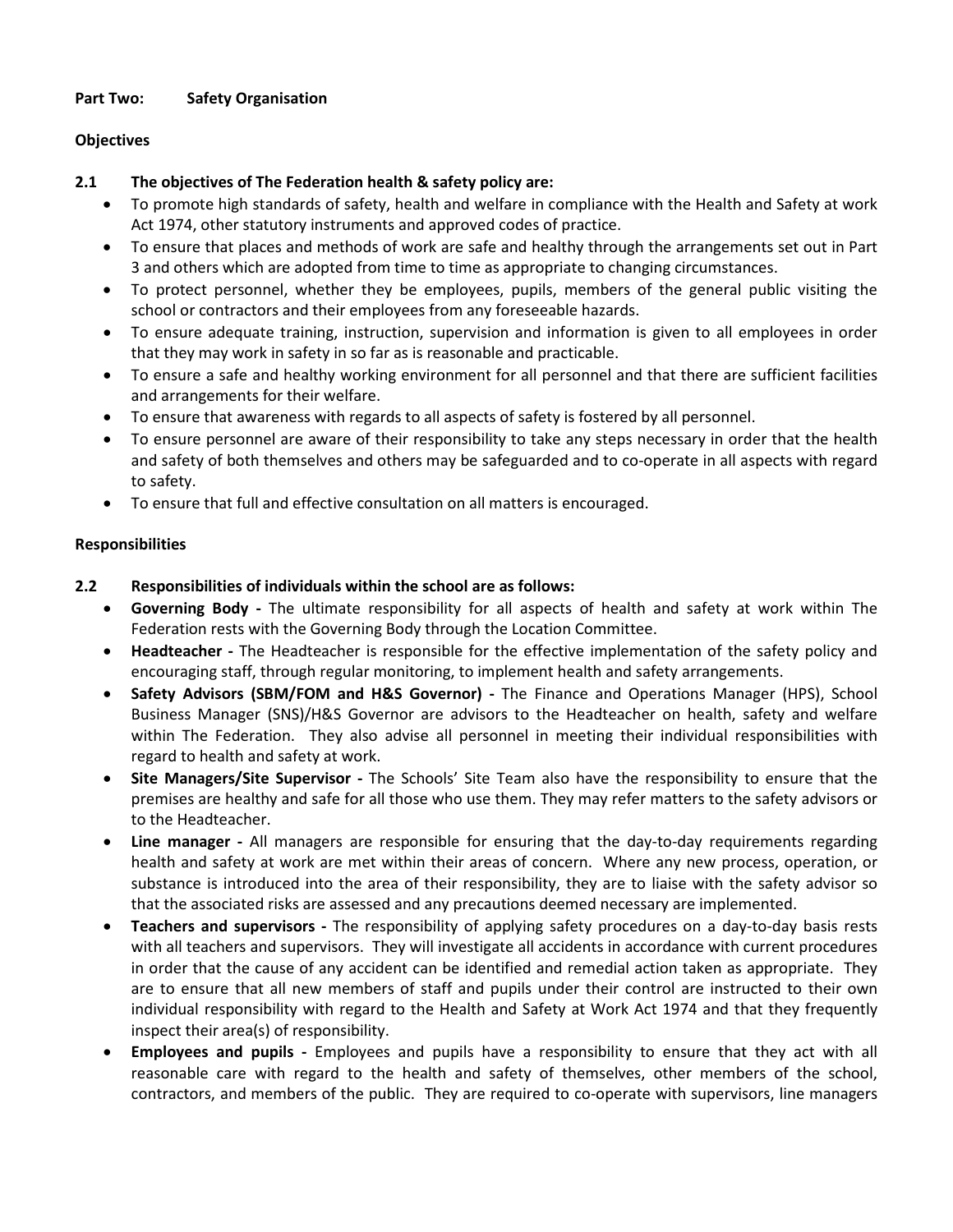and the safety advisors and adhere to safety guidance given in helping to maintain standards of health and safety within the schools.

- **Safety Committee -** The Location committee as a whole or through individual members is to monitor health and safety performance and recommend any action necessary should this performance appear to be unsatisfactory.
- **Contractors -** It is the responsibility of contractors and their employees to read and comply with the Federation's health and safety policy. The main servicing contractors have been issued with a Code of Conduct to adhere to whilst on the premises.

#### **Risk Assessments**

**2.3 Responsibility for assessing and controlling risks rests with all personnel within the school. However, risk assessment and training shall be performed in consultation with the safety advisors.** 

#### **Lines of responsibility and accountability**

- Governing Body
- Headteacher
- Safety Committee (Location Committee of the Governing Body)
- Safety Advisors (Headteacher, FOM (HPS), SBM (SNS) and H&S Governor)
- Site Managers and Site Supervisor
- All employees and pupils
- Contractors

#### **Safety committee**

#### **2.4 The safety committee is to comprise of:**

- Location Committee of the Governing Body, to include
	- o Headteacher
	- o Safety Advisors (FOM (HPS), SBM (SNS) and H&S Governor)
	- o Site Managers (via reports)

#### **2.5 The committee will meet termly and at any other time deemed necessary.**

#### **Duties of the 'Safety Committee'**

**2.6 Under Section 2 (7) of the Health and Safety at Work Act 1974, the safety committee have the function, in consultation with the staff and pupils they represent, of keeping under review the measures taken to ensure the health and safety at work of the employees and pupils.**

#### **Specific functions will include:**

• The study of accident and notifiable disease statistics and trends, so that reports can be made to the governing body on unsafe and unhealthy conditions and practices, together with recommendations for corrective action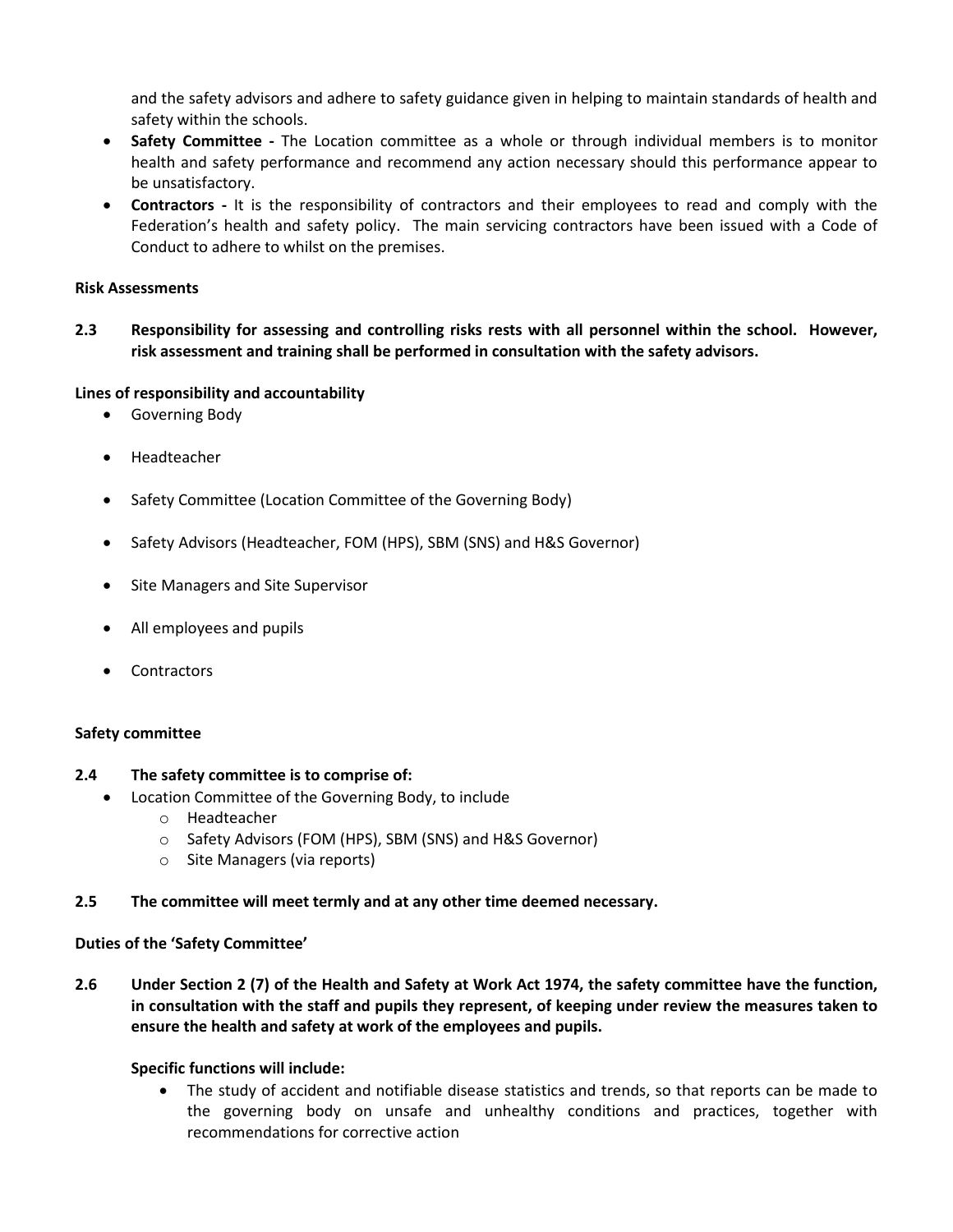- Examination of safety audit reports on a similar basis
- Consideration of safety audit reports and factual information provided by inspectors of the enforcing authority
- Consideration of reports which safety representatives may wish to submit
- Assistance in risk assessment and the development of school safety procedures and safe systems of work
- Monitoring the effectiveness of safety procedures and safe systems of work
- Monitoring the effectiveness of the safety content of employee training
- Monitoring the adequacy of safety and health communication and publicity in the schools

#### **Part Three: Safety Arrangements**

#### **Introduction**

**3.1 The safety arrangements set out below are for the information, guidance and compliance of all personnel in The Federation**

#### **3.2 Health and safety are integral parts of management**

They are key considerations that should under-pin and facilitate educational and financial activity. Under the Health & Safety at work Act 1974 and common law, employers and employees must look after children in their care.

- **3.3 In carrying out their normal functions, it is the duty of all line managers to do everything possible to prevent injury to individuals. This will be achieved as far as it reasonably practicable by adoption of arrangements and procedures developed out of risk assessment for control of risk. These can be summarised as:**
	- Providing and maintaining safe equipment and safe systems of work.
	- Making arrangements to ensure the safe use, handling, storage and transport of materials, drugs, substances and other articles.
	- Providing the necessary information, instruction, training and supervision to ensure all personnel are aware of their responsibilities for safety.
	- Providing safe places of work with safe access to and access from them.
	- Providing a safe and healthy working environment.
	- Providing a system for rapidly identifying and remedying hazards.
	- Where hazardous conditions cannot be eliminated, providing suitable protective clothing and equipment.

Arrangements that are more specific are set out below and which will be supplemented from time to time as necessary to address new risks in the form of appendices.

- **3.4 All personnel have a statutory duty to co-operate in fulfilling the objectives of the governing body and a personal responsibility to take reasonable care to ensure that their actions do not cause injury to themselves or others.**
- **3.5 Employees are required to observe special rules and safe methods that apply to their own work and to report hazards discovered by them to their line manager.**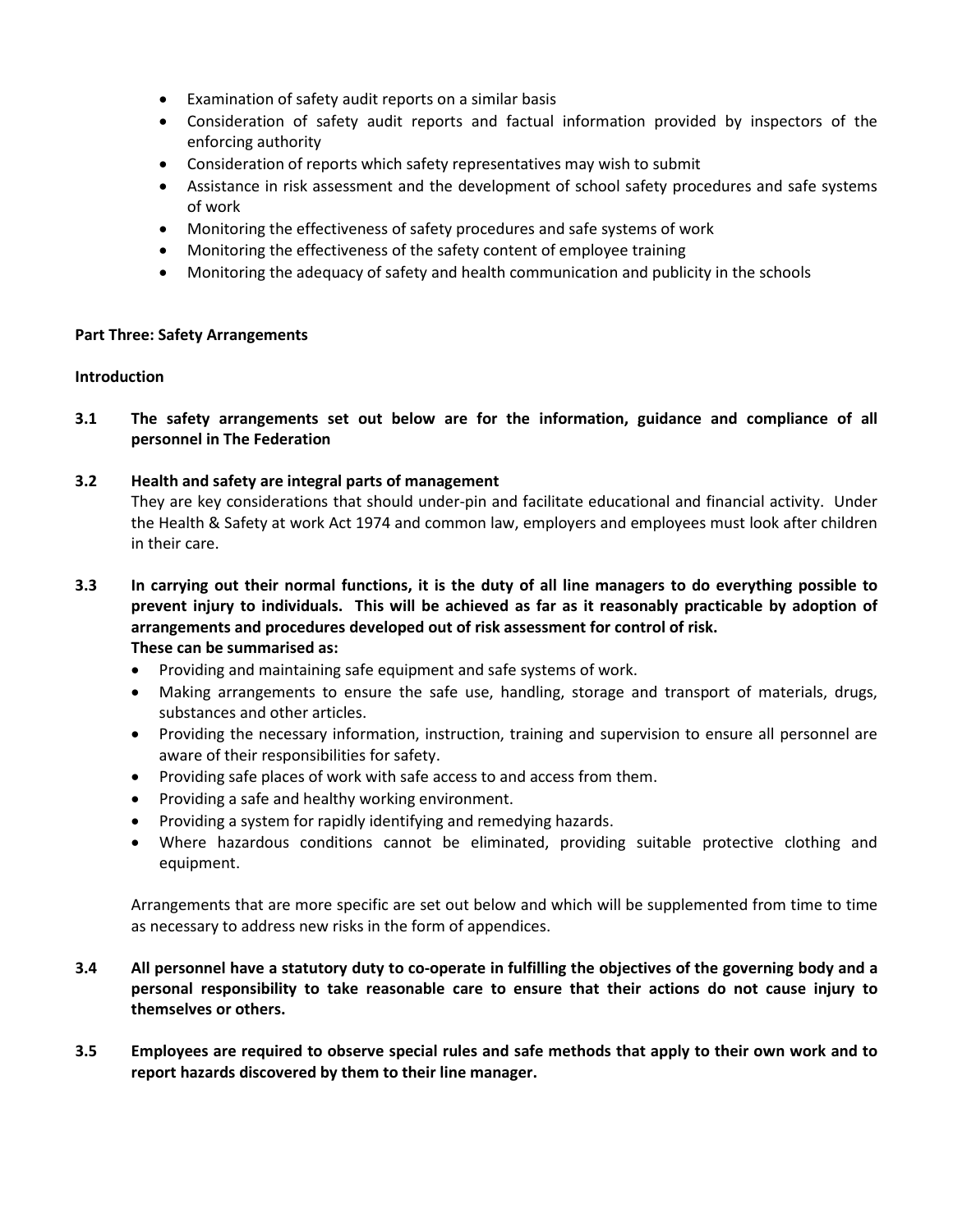## **3.6 No person shall intentionally or recklessly interfere with or misuse anything provided in the interests of health and safety**

#### **Specific arrangements for health and safety**

#### **3.7 Accident reporting**

Any accident or injury is to be reported to a safety advisor by the person or persons involved in the accident, or by the line manager and logged by the Office Manager (HPS) or SBM (SNS) using the online accident reporting system. Accidents are reported to the London Borough of Sutton H&S Department by the Office Manager/FOM/SBM/Headteacher. The safety advisors are to ensure that the Governing Body are informed of all accidents of a serious nature and any dangerous occurrences and where applicable follow the requirements of current legislation (RIDDOR 2013). There is a termly report of all accidents at the Location Committee of the Governing Body.

#### **3.8 Accident investigation**

- All significant accidents or incidents that are considered to be dangerous 'near miss' situations are to be reported to your line manager, they in turn are to report the incident to a safety advisor.
- A safety advisor is to carry out an immediate investigation into the incident in order that the cause of the accident can be identified and measures taken to prevent a recurrence.
- Investigations such as these are essential in order that accidental damage to equipment and property and losses are kept to a minimum.
- The chair of the safety committee (Location Committee of the Governing Body) is responsible for the co-ordination of such investigations.
- All contractors must ensure that accidents involving their personnel are reported to the safety advisor of the school as well as their own reporting chain.

#### **3.9 Reporting procedures**

Any practice or condition that is likely to have an adverse effect on health and safety of personnel, or damage to equipment or property, is to be reported to the Headteacher, FOM, SBM or Site Team. Such reports are to be recorded.

#### **3.10 Out of school visits and activities**

All personnel that arrange or actively participate in school visits or out of school activities must follow and adhere to the procedures outlined in the separate LA document - Procedure for School Visits and Out of School Activities – policy note 36 *and our own internal Guidance on out of school activities*.

- All offsite visits should have adequate preparation and a risk assessment compiled as set out in the school's Educational Visits Statement. If possible, the party leader should undertake a preliminary visit.
- All party leaders must be familiar with the Emergency Plan for Offsite visits and be complaint with this policy.
- When offsite, children should be aware of other people and behave sensibly.
- Children should walk in an orderly fashion and stop at kerbs, only crossing a road with the teacher's permission.
- The party leader should ensure the correct ratio of adults to children (see LA's policy note 36 and the school's Educational Visits Statement).
- Children must not sit on the front seats of coaches. Seat belts **MUST** be worn.
- Asthma inhalers and AAIs (Epipens) held in class should be taken on the trip by the Class Teacher.
- **Party leader to ensure a first aid pack is taken and adequate provision has been made for travel sickness.**
- All Risk Assessment paperwork **MUST** be correctly authorised **BEFORE** any trip leaves the school.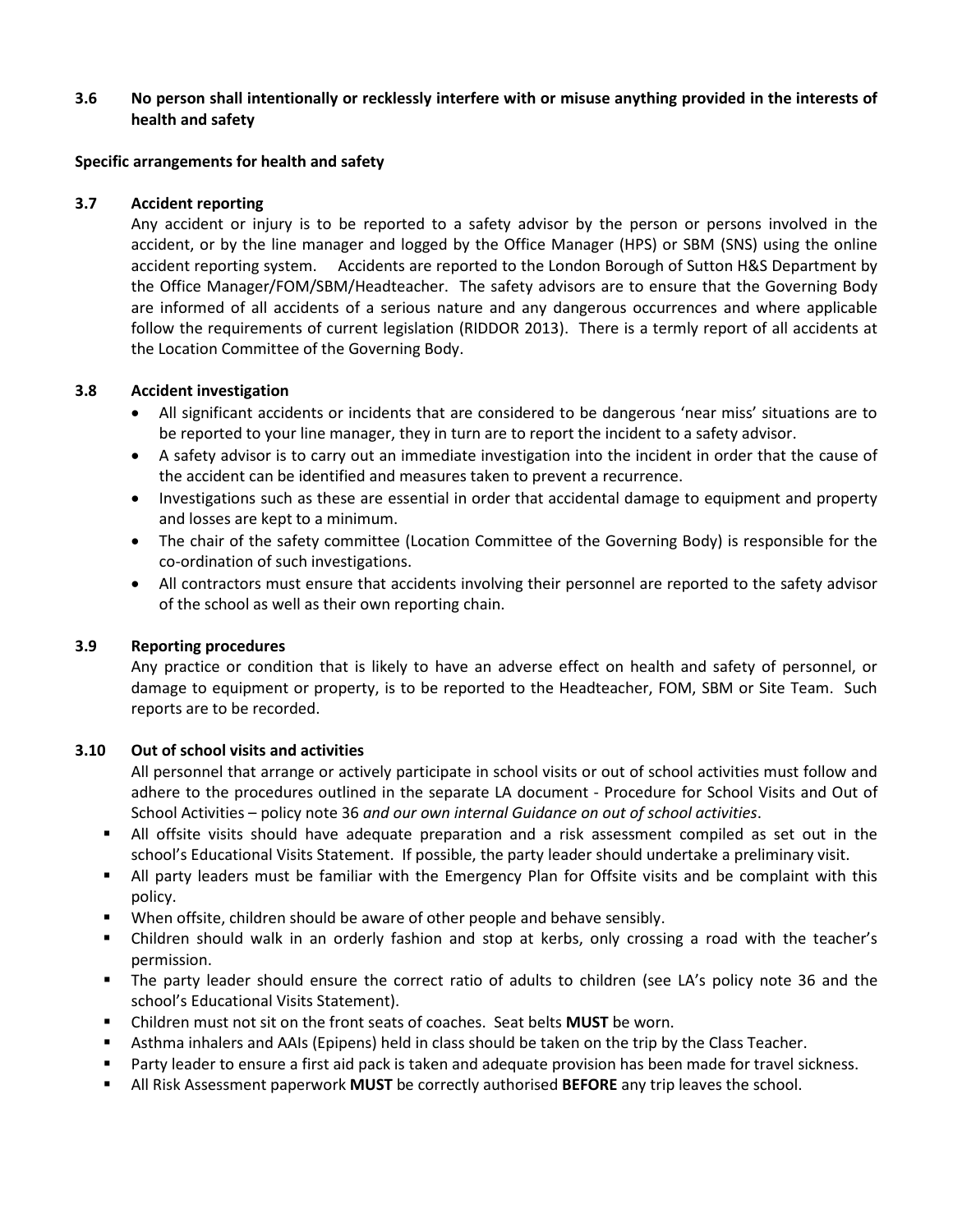## **3.11 Safe working procedures**

Line managers must ensure that safe working procedures detailed below are developed through:

- Assessing the tasks
- Identifying the hazard
- Defining a safe method
- Implementing the system
- Monitoring the system

Once developed, safe-working procedures must be made widely known to protect all personnel working within their area of responsibility from dangers to their health and safety. They are also to familiarise themselves with laid down procedures and ensure that personnel under their control are fully conversant with these procedures.

#### **3.12 Defective tools and equipment**

- All defects found in hand tools; power tools or any other equipment must be reported immediately to the FOM/SBM or Site Manager to allow necessary action to be taken. These tools are only used by the Site staff who are trained. No DIY tasks are undertaken by any other members of staff.
- The equipment concerned is to be withdrawn from service, clearly marked and isolated in an area where it cannot be re-issued for further use until repair or disposal has been undertaken.
- Advise a member of the Site Team of loose screws, nails or any other defects on any items of furniture or fittings.

#### **3.13 Means of access**

- When using access equipment such as ladders, crawling boards, etc., **the correct equipment is to be used for the job to be undertaken AT ALL TIMES**. Stepladders should always by supported by an assistant. Site Staff attend training in the use of this equipment.
- Always use correct routes of access. Do not use shortcuts, they can result in serious accidents.
- Staff WILL NOT stand on tables or chairs to gain access.
- Staff should only use the small steps with handrails provided by the school for access to classroom displays

#### **3.14 Good housekeeping**

Tidiness, cleanliness and efficiency are essential factors in the promotion of health and safety. Accidents can be prevented by following the guidelines listed below:

- Keep corridors and passageways unobstructed.
- Ensure shelves in storerooms are stacked neatly and not overloaded.
- Keep floors clean.
- Do not obstruct emergency exits.
- Adopt a 'tidy desk' policy in offices and classrooms.

Termly H&S Newsletters are sent to all staff to remind them about good housekeeping principles and classroom inspections are undertaken by the FOM/SBM and Site Team.

#### **3.15 Electrical equipment**

- Only authorised and fully qualified personnel are to install, repair or attempt to repair electrical equipment.
- Where 13 amp sockets are in use, only one plug per socket is permitted. Socket adaptors are not permitted in school.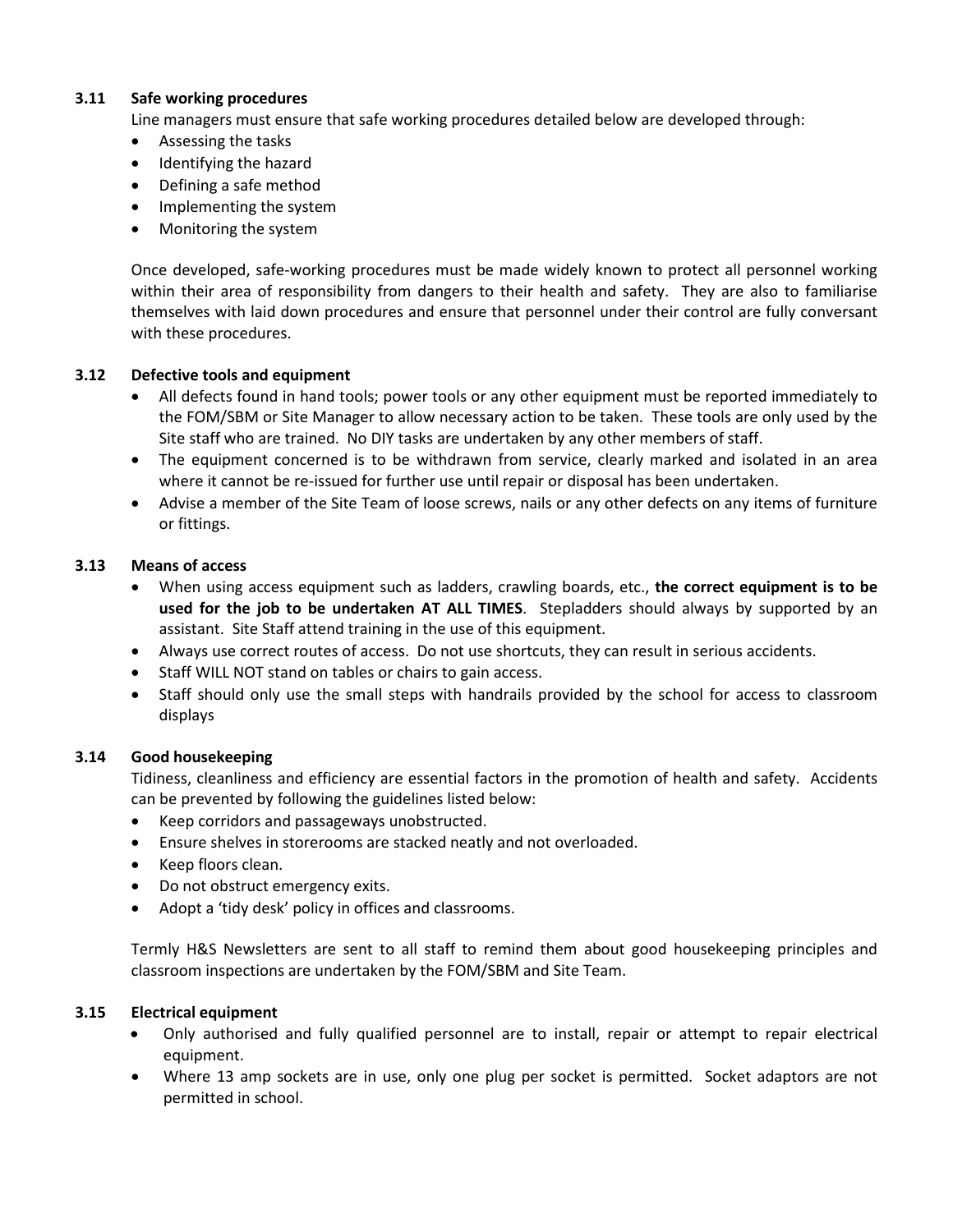- The protective outer sleeve is not secured within the plug and the connecting live wires are visible, a qualified person is to be tasked to re-wire the plug correctly.
- Electrical equipment that is known to be, or suspected of being faulty, must not be used.
- If electrical equipment becomes faulty whilst in use it is to be isolated from the source of supply and secured so that it cannot be used until repair has been undertaken.
- No equipment is to be brought in from home without authorisation from the Headteacher and MUST be PAT tested by the Site Manager (or qualified electrician) before use.

# **3.16 Use of harmful substances**

- When using harmful substances, whether they be material or chemical substances, all personnel must ensure that adequate precautions are taken to prevent injury to health.
- No new materials or chemical substances are to be brought into use unless a COSHH (Control of Substances Hazardous to Health Regulations 2002) Assessment has been carried out and clearance given for use by a Safety Advisor.
- Any invasive work, which could lead to disturbance of asbestos, is not to be carried out under any circumstances without reference in the first instance to the Headteacher, Finance and Operations Manager (HPS), School Business Manager (SNS) or Site Manager so that the necessary regulations can be followed. The School has an asbestos management policy and an asbestos register.
- The cleaner's cupboards should be kept shut and locked when unattended.
- The Site Office should be kept shut and locked when unattended.
- Tippex should not be used by children. Office staff should keep it in a safe place.

# **3.17 Smoking**

The Federation is a complete non-smoking zone and this includes vapouring devices.

# **3.18 Emergency Services**

- Contact the school office to phone the emergency services if required.
- There is a first-aider in the school office at all times during the school day.
- There is a defibrillator sited in the main entrance to both sites (HPS) and in the medical room (SNS).

# **3.19 Equipment/Apparatus**

- Teachers should check all PE apparatus before use. (Further details on safety can be obtained from the PE coordinator).
- PE apparatus should be properly stored and maintained.
- Regular checks of the fixed and portable PE equipment are carried out by the Site Team and annually by a qualified contractor.
- Staff should check and report any damaged or unsafe equipment to a safety advisor or the Site Manager. Faults must be remedied or equipment removed from service.
- VDUs can be a potential hazard if used for long periods. Staff should be aware of this. Children using computers should be seated comfortably and at the right height for the equipment.

# **3.20 Portable Appliance Testing of electrical equipment**

PAT testing will be carried out annually, by a qualified electrician and all equipment marked. All testing documentation will be kept, by the Site Managers detailing the results.

# **3.21 Fire prevention and Lockdown**

• 'Action to be taken in the Event of a Fire' is posted in all buildings and each room has a printed notice clearly identifying the evacuation route and assembly area to be used.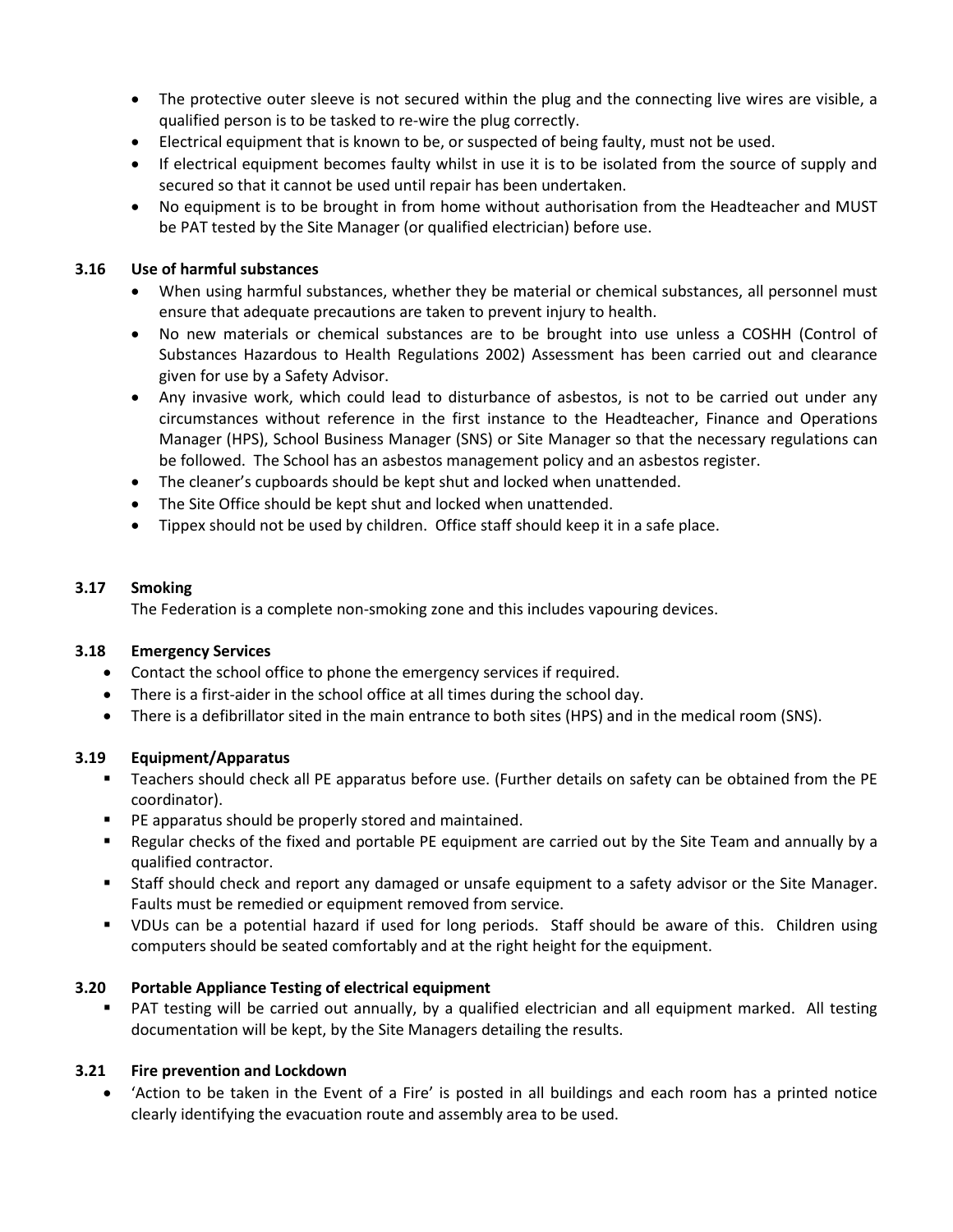- Lockdown procedures are posted in all buildings and each room has a printed notice clearly identifying procedures.
- All personnel are responsible for knowing the location of fire points and fire exits and the procedure in the event of a lockdown. They should also know the location of the assembly point in the event of fire.
- The most important part of fire control is prevention. It is with this is mind that all personnel are to be conversant with the fire potential of materials and substances that they use and should exercise maximum care in their use, especially those marked flammable.
- Fire evacuation procedures, fire prevention training and fire alarm testing is to be carried out in accordance with current legislation and procedures.

# **3.22 Visitors**

- All visitors should report to the school office and should sign in via the electronic management system. Approved visitors will then be given a visitor's badge/lanyard. Spencer Nursery School use a badge system and Hackbridge Primary School use a lanyard system. A green badge/lanyard indicates that the visitor has a current enhanced DBS check and a red badge/lanyard indicates that we have not seen evidence of an enhanced DBS check or the person does not hold one. Any visitor wearing a red badge/lanyard must be accompanied by a member of staff at all times whilst children are on the premises.
- Staff should challenge any unknown person seen entering the building or grounds in order to avoid the risk of theft, damage or abduction of a pupil.
- It is the duty of all personnel within the school to ensure the health and safety of all visitors to the school.
- Visitors should not be allowed to enter work areas unaccompanied and, where protective clothing is issued for a specific area or task, the same level of protection is to be afforded to any visitor proceeding to that area.

# **3.23 Contractors**

- Contractors working within the school are required to comply with the working rules and code of conduct as issued by this school. Any breach of these rules is to be reported to the Headteacher, FOM, SBM or Site Team.
- Contractors working on the school premises are required to identify and control risks arising from their activities.
- Contractors will inform the Headteacher, FOM, SBM and/or Site Team of all potential risks to pupils, staff and visitors.

# **3.24 Manual handling of loads**

- Personnel are not to lift, drag, push or carry heavy or awkward loads unless training has been undertaken and risk assessments carried out. The Site Managers and Site Supervisor are trained in the handling of loads.
- Health and safety information and advice. Health and safety information and advice is available on all aspects of health, safety and welfare from the FOM/SBM.

# **3.25 Violence to others**

- **Incidents of physical or verbal abuse against staff are treated seriously and must be reported to the** Headteacher. Each incident should be recorded and if necessary, reported to the LA.
- Violent incidents between pupils will be investigated and appropriate action will be taken.
- **The LBS guidance on violence and abuse against staff is followed.**

# **3.26 Cleanliness – general**

- All spillages should be cleaned up immediately.
- Litter should be removed. Adequate litterbins are provided. Children should be educated in the risks to health and safety from litter and the lack of hygiene generally.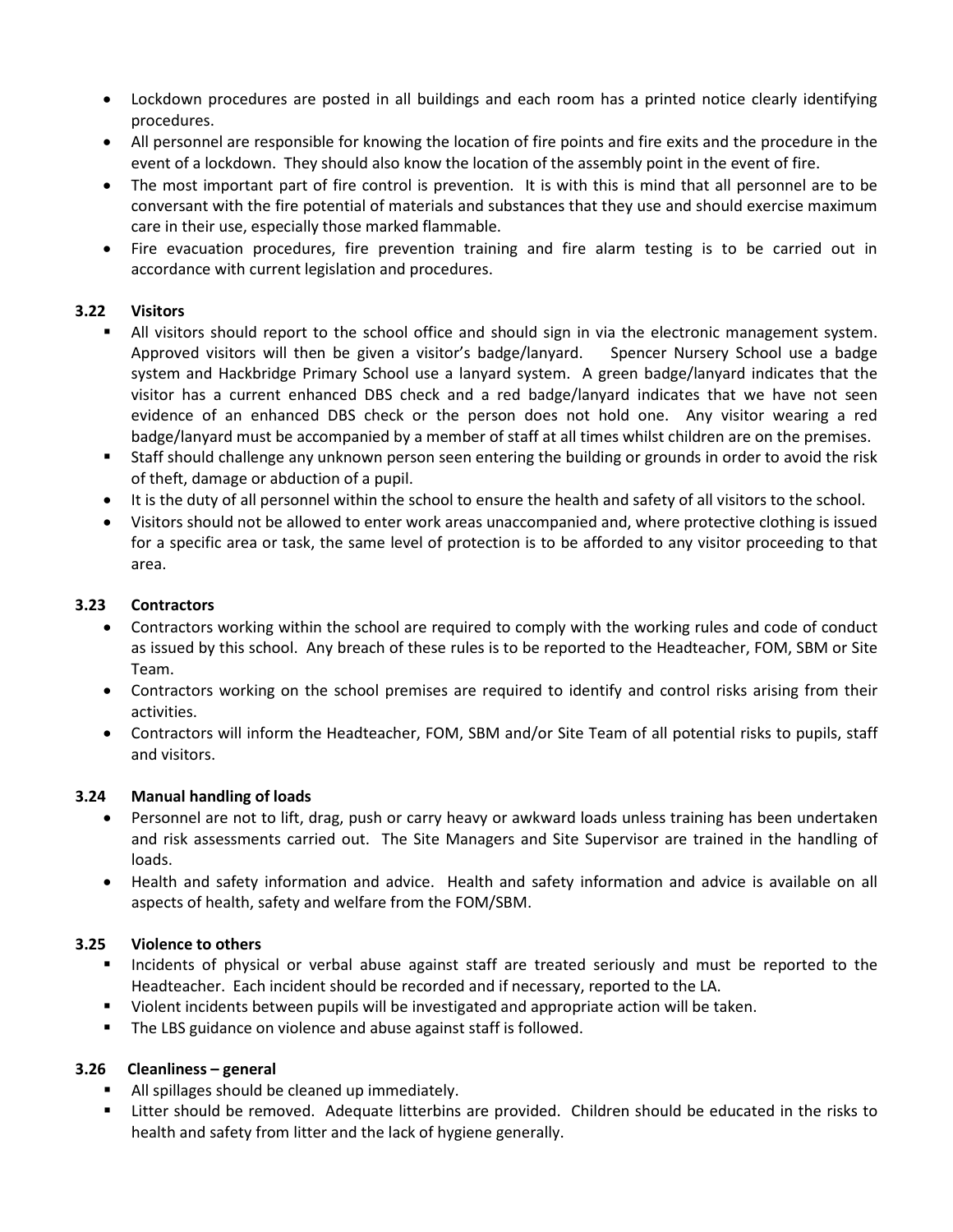- Children should be reminded about the proper use of toilet areas and the need for washing hands after using toilets, before eating, after gardening, collecting litter, handling pond water or animals.
- The school building should be maintained in a clean and health condition and this comes under the responsibility of the Site Manager and his team. All staff have a responsibility to bring any health and safety issues to the attention of the FOM, SBM, Site Team or the Headteacher.

# **3.27 First Aid – please see separate First Aid Policy for more detail**

- A list of designated first aiders at both sites is listed as an appendix to this policy.
- Any medicines for chronic illness brought into school must have been cleared with the Headteacher and either a Health Care Plan or Headteacher and Parent Agreement to administer medication must be in place. Please see the school's policy for the Administration of Medication during school hours.
- All medicines must be stored in a safe place away from children's reach.
- When staff are alerted to an injury, a designated first aider should be consulted. Children's parents will be contacted at the discretion of the first aider/Headteacher.
- In the case of all head injuries, the child will be issued with a note to take home and a 'bumped head' sticker to wear to alert school staff. The office will be alerted and a daily board is kept of all children who have a head injury or suspected head injury of any kind.
- **PARENTS WILL BE NOTIFIED OF HEAD INJURIES CAUSING CONCERN IMMEDIATELY.**
- Staff should be aware of the special needs of children suffering from asthma, diabetes, epilepsy or other specific ailment or disability. Medical alert forms are displayed in first aid rooms and the school office for children with serious specific medical problems.
- Asthma inhalers are kept in the child's classroom but may be required on a school visit (check individual's needs). Please see the asthma policy for further information.
- A list of children with asthma inhalers is kept in the offices at Hackbridge Primary School and in the Medical Room at Spencer Nursery School.
- Staff with any chronic conditions or regular medication should inform the Headteacher or HR & Governance Officer (HPS)/School Business Manager (SNS) to enable a confidential record to be kept on SIMS.net. For Spencer Nursery School, a list of staff's regular medication is kept in the Medical Room.

# **3.28 BLOOD AND BODILY FLUIDS**

- Appropriate protective gloves should be worn **at all times** when dealing with body fluids. These are available in the school office, first aid room and each classroom.
- Waste resulting from first aid treatment must be disposed of separately in one of the four bins provided at Hackbridge Primary (Hackbridge Corner) in (a) the main office (b) Reprographics Room (c) First Aid Room KS1 (d) EYFS. Hackbridge Primary (London Road) – (a) first aid room in main office. NO waste must EVER be placed in ordinary bins around school.
- **Spillages must be cleared up wearing gloves and using 'ABSORBIT'.**
- **SNS -** aprons and gloves must be worn when dealing with any body fluids. Waste resulting from first aid treatment or any body fluids must be wrapped accordingly and placed in the medical disposal bins – located by Ladybird's Garden Area.

# **3.29 PLAYGROUND SAFETY**

- Children are not permitted to climb fences or drainpipes or onto any part of the building.
- Children are not permitted to play on the apparatus either before or after school hours.
- **For Spencer Nursery School, only 4 children at a time are permitted on any climbing equipment and are not** allowed on the equipment if an adult is not present.
- **Damaged or loose playground surface should be reported to the Site Manager/FOM/SBM.**
- **For Spencer Nursery School any concerns must be reported immediately to the SBM.**
- SNS Only children must wear shoes with closed in toes, no open-toed shoes are permitted.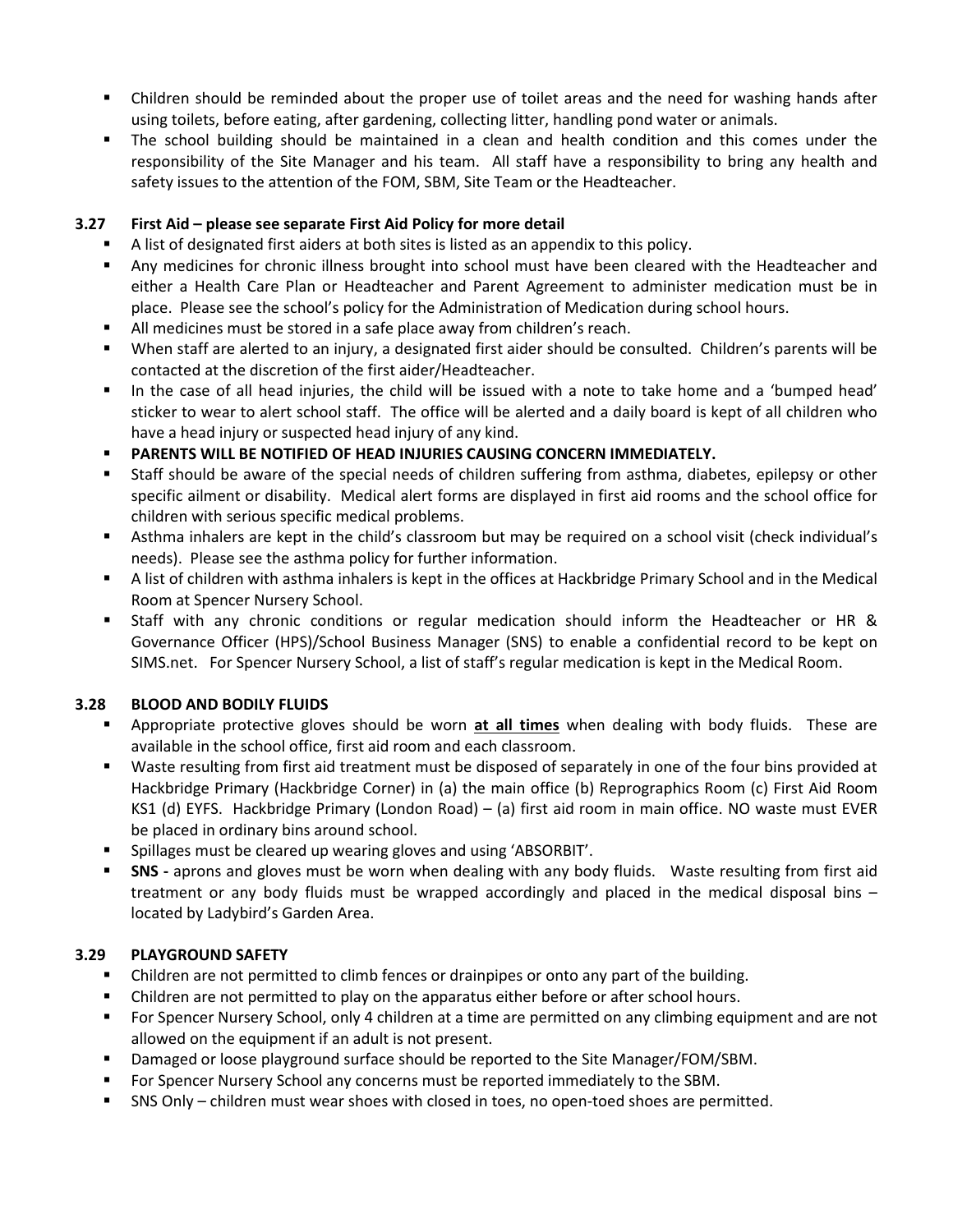## **3.30 CAR PARKS (HPS only)**

- Children are not permitted to play in or around the car parking areas.
- **Hackbridge Corner:** The school gates to the Kitchen Car Park and KS2 Car Park are electronic and only accessible by visitors when permitted. Access is only by restricted personnel or for deliveries. Movement of vehicles on site is not permitted between 8.30am-9.00am and 3.00pm-3.30pm to allow children and parents/carers safe passage on and off the school site.
- **London Road:** The school gates to the car park are electronic and only accessible by visitors when permitted. Access is only by restricted personnel or for deliveries. Movement of vehicles on site is not permitted between 8.45am-9.20am and 3.15pm-3.45pm to allow children and parents safe passage on and off the school site.

## **3.31 JEWELLERY – RELIGIOUS SYMBOL**

 A simple piece of jewellery may be worn as a symbol for religious beliefs so long as it is NOT visible and is removed by the pupil for PE activities. If this item is lost, stolen or causes any injury to the pupil on the school premises, or during any time when the pupil is under the care of the school, then the school will NOT BE HELD LIABLE. Personal property is not covered under school's insurance.

Any pupil's parent or guardian requesting the wearing of such a piece of jewellery will be written to, setting out the above information.

**SNS -** children will only be permitted to wear "stud" type earrings, any other earrings will be removed and placed in an envelope and returned to the parent at the end of the day. The school will not be held liable for any item that is lost/damaged/stolen, as personal property is not covered under the school's insurance.

#### 3.32 **MOBILE PHONES (HPS only)**

- Mobile phones can only be brought on to the school site by pupils in year 6.
- Staff and visitor mobile phones must only be used in the staff room or reception area phones must be kept in lockers during school time.
- The school will not be held liable for any mobile phones brought on to the school site this is done purely at the owner's risk.
- All pupil phones must be handed in to the class teacher at the start of the school day and then collected at the end of the school day.
- **SNS Only** The whole school site is a no mobile telephone site. All staff and visitors are requested to place their mobile telephones in their lockers. For family emergencies, mobile telephones can be left in the school office.

Additional arrangements will be appended as they are developed out of risk assessments carried out in accordance with this policy.

This policy runs in conjunction with all other school policies and particular attention should be paid to the following policies:

Security, Emergency Plan and Procedures, Administration of Medicines, First Aid, Asthma, Local Authority Policy Note 36 for offsite school visits and Local Authority guidance A7 Violence and abuse of staff on school premises (A7 is attached to this policy and to the Emergency Management Plan), The School's Educational Visits Statement and Guidance.

**Date:** 16<sup>th</sup> January 2007 **First adopted by FGB:** 28<sup>th</sup> February 2007 **This Review date:** February 2022 **Next Review date:** February 2023